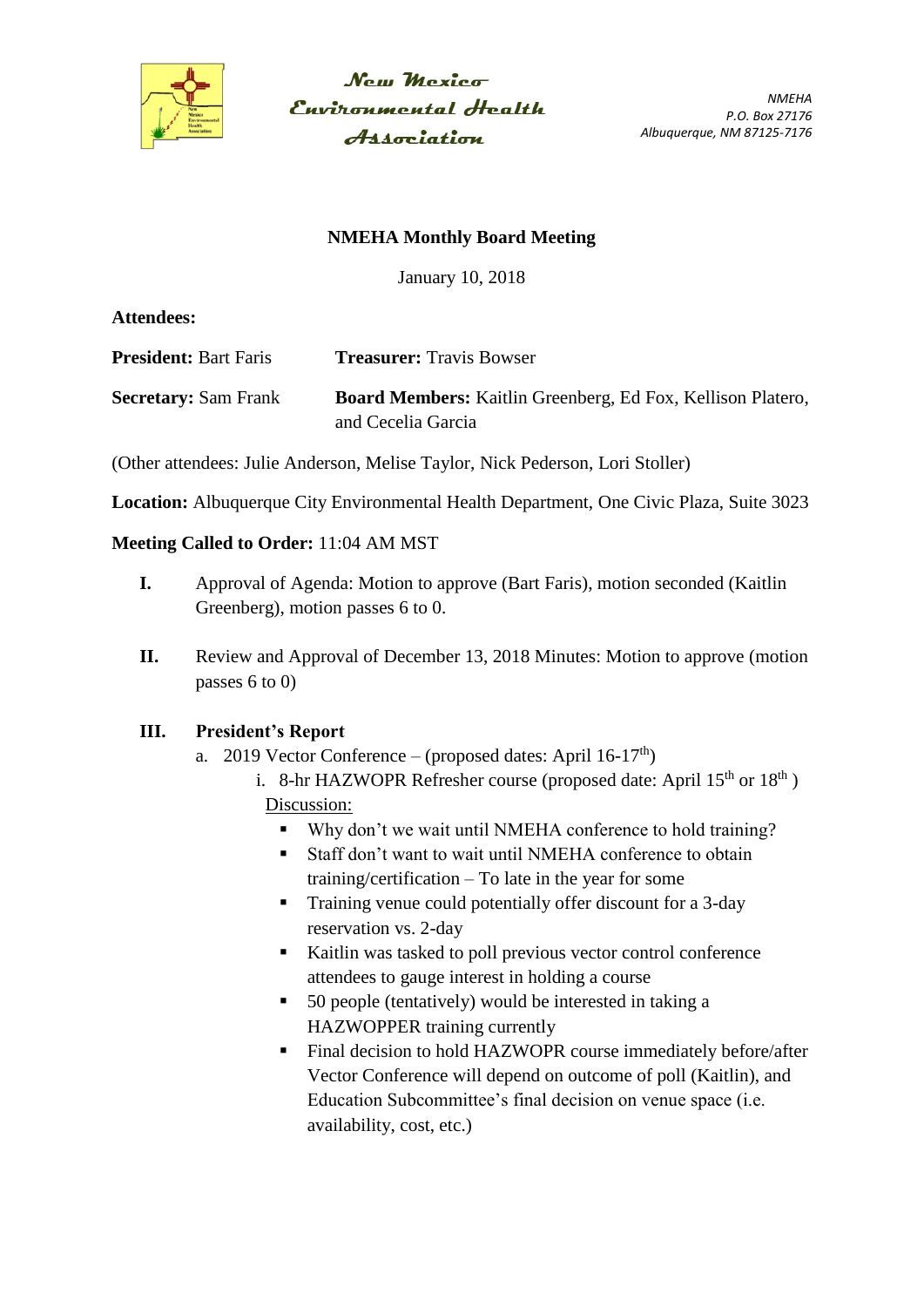- Other trainings were proposed to be provided at annual NMEHA conference: Fugitive Dust Training (City of Abq, Air Quality Dept); Bart will follow up with this.
- ii. Venue locations:
	- **Marriott Hotel and Conference Center** \$450/day with third day free Catered food packages are offered
	- UNM Continuing Education Conference Center \$600/day
		- No catering provided
	- Albuquerque Marriott (Uptown) \$300/day
		- No Catering provided (but lots of food locations in Uptown)
	- Other locations proposed: Hotel Albuquerque, Indian Pueblo Cultural Center, Andaluz, Marriott Courtyard
- iii. Agenda:
	- Nick will talk with Mark DiMenna to see about CEU/PDH reciprocity with attendees from outside states
	- Nick and Melise will be updating speakers/presentations
	- **Presentation to address climate change was proposed**
	- **Presenter/speaker costs for lodging/travel will be covered by** NMEHA (if needed/requested)
	- Melise and Nick will put together agenda and provide a finalized version by **COB 02/01/19**.
- iv. Registration:
	- Will be conducted through NMEHA website
	- Will be opened up to attendees from outside states (i.e. CO, UT, AZ, TX, etc.)
	- Will have a two tier cost: members and non-members
- b. Review Committee Duties

## **IV. Committee Reports/Updates**

## **a. Auditing**:

 Travis Bowser, Shannon BlueEyes and Antoinette Toya will conduct a routine audit of NMEHA expenditures.

## **b. Education:**

- Need to come up with a recommendation of venue location to put forward to the board for vote via email
- Bart, Travis and Sam will get together to figure out location to hold Vector Conference. Venue to be finalized by **COB 01/18/19**.

## **c. Nominating:**

Need to move forward with voting for President Elect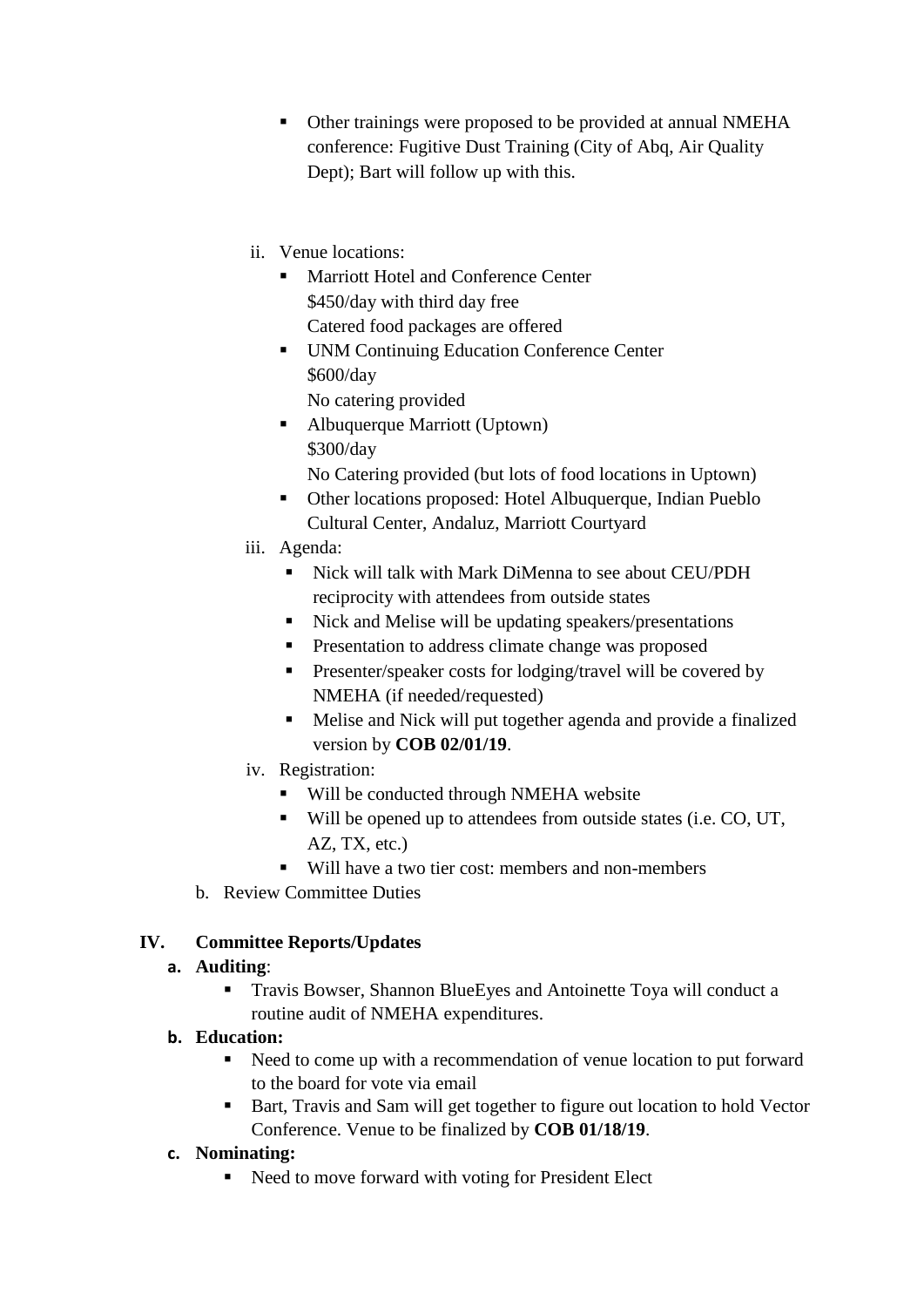

# New Mexico Environmental Health Association

*NMEHA P.O. Box 27176 Albuquerque, NM 87125-7176*

- Nominations for NMEHA President Elect include: John Rhoderick (NMED) and Melise Taylor (AEHD)
- **Motion made (Bart Faris) to vote for President Elect, motion seconded** (Travis Bowser), motion passes 6 to 0.
- Vote in favour of John Rhoderick as NMEHA President Elect (Yea's: 6, Neighs: 0)
	- NMEHA President Elect: John Rhoderick

# **d. Membership and Public Relations:**

- Several potential NMEHA members from various organizations (both gov. and private) were approached to help build-up committee participation
- Will work to extend NMEHA outreach to university students in environmental related studies
- Put together materials (i.e. Email) to promote NMEHA participation and increase overall membership
- By-laws state we must hold at minimum, one membership drive per year
- Next meeting, committee will have proposed members

# **e. Professional Advancement Committee:**

- Kellison is working on newsletter and tentatively will have it completed by next monthly meeting
- If any of the board members have content they want included in newsletter, send to Kellison ([kplatero@bernco.gov\)](mailto:kplatero@bernco.gov)
- **Please send training resources to Kaitlin (kgreenberg@cabg.gov) as well, so** that she can put together a master list of materials
- Please advertise the 2019 Vector Conference in February newsletter
- Newsletter completion/release date: February
- **f. Awards and Scholarship Committee:**
	- Bart reached out to Larry Gordon to see if he would like to be involved with NMEHA activities, his response indicated that he would not due to declining health and age.

# **g. Other Special Committees (I.T. Committee)**

- Kaitlin and Cecelia will be setting up registration on NMEHA website for 2019 Vector Conference
- Kailin will send an email or poll through the website requesting NMEHA membership participation in select committees

## **Treasurer's Report** – Travis Bowser

| Checking Account Balance (Beginning/Ending): | \$5346.72 |
|----------------------------------------------|-----------|
| PayPal (Beginning/Ending):                   | \$614.38  |

Total: \$5961.10

 Payment was made for Wild Apricot website services in the amount of \$972, monthly service fee \$14.00, State sales tax \$1.10 (12/31/18).